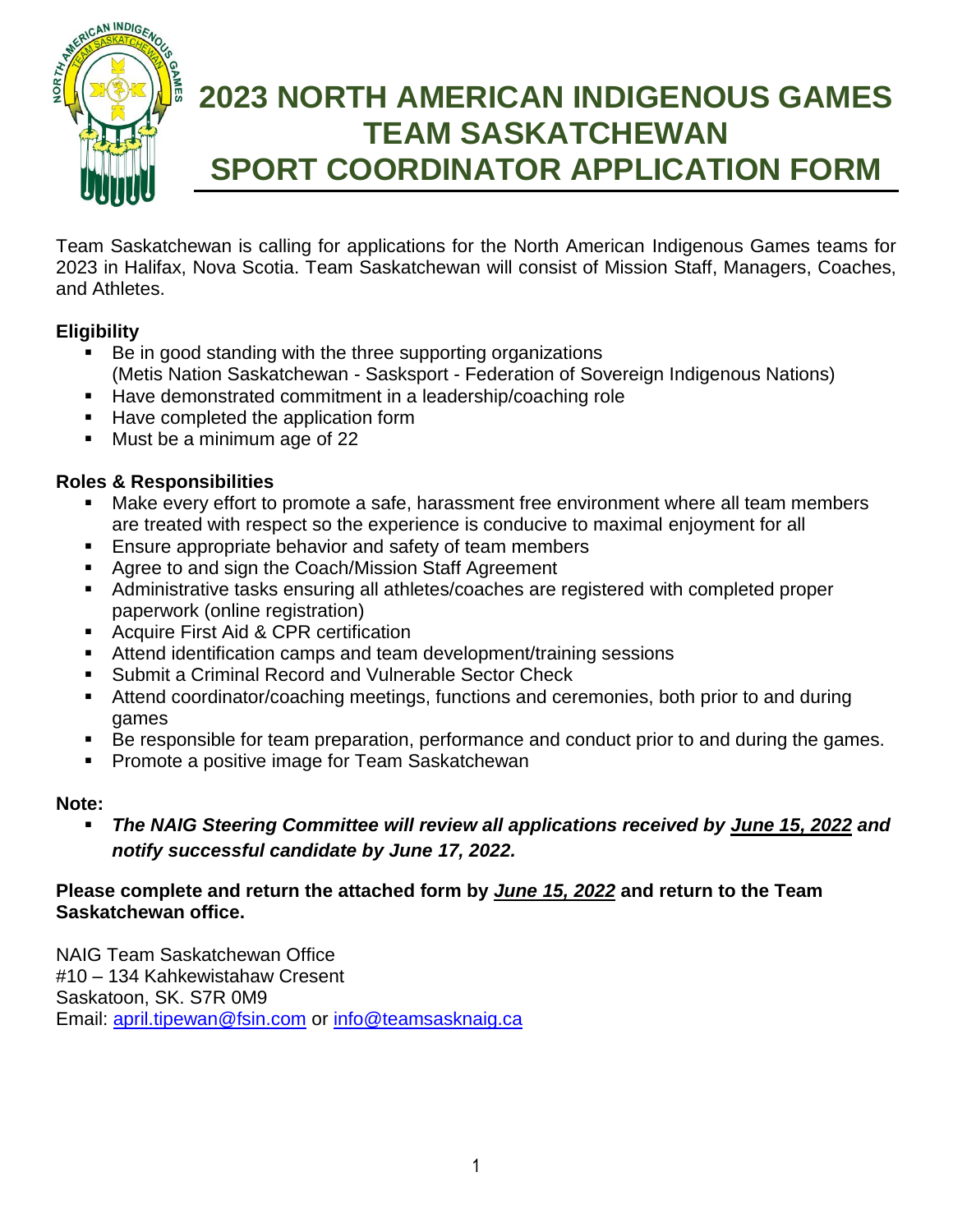## NAIG 2023 TEAM SASKATCHEWAN COORDINATOR APPLICATION

| <b>Applicant Contact Information:</b> |                                                   |                             |                        |                                   |  |  |  |  |
|---------------------------------------|---------------------------------------------------|-----------------------------|------------------------|-----------------------------------|--|--|--|--|
|                                       |                                                   |                             |                        |                                   |  |  |  |  |
|                                       |                                                   |                             |                        |                                   |  |  |  |  |
|                                       |                                                   |                             |                        |                                   |  |  |  |  |
|                                       |                                                   |                             |                        |                                   |  |  |  |  |
|                                       |                                                   |                             |                        |                                   |  |  |  |  |
| Check the Sport you are interested in |                                                   |                             |                        |                                   |  |  |  |  |
| $\Box$ Archery                        | $\Box$ Athletics                                  | <del>⊟ Baseball</del>       | <del>⊟ Badminton</del> | <del>⊟ Basketball</del>           |  |  |  |  |
| <del>□ Canoe/Kayak</del> □ Golf       |                                                   | <del>⊟ Rifle Shooting</del> | <del>⊟ Soccer</del>    | $\overline{\mathsf{H}}$ -Softball |  |  |  |  |
| <del>⊟ Swimming</del>                 | ⊟ <del>Box Lacrosse</del>                         | <del>⊟ Volleyball</del>     | $\exists$ Wrestling    |                                   |  |  |  |  |
|                                       | Other sporting experience and accomplishments:    |                             |                        |                                   |  |  |  |  |
|                                       | What is your philosophy regarding youth in sport? |                             |                        |                                   |  |  |  |  |
|                                       |                                                   |                             |                        |                                   |  |  |  |  |
| Reason(s) for applying?               |                                                   |                             |                        |                                   |  |  |  |  |
|                                       |                                                   |                             |                        |                                   |  |  |  |  |
|                                       |                                                   |                             |                        |                                   |  |  |  |  |
|                                       |                                                   |                             |                        |                                   |  |  |  |  |